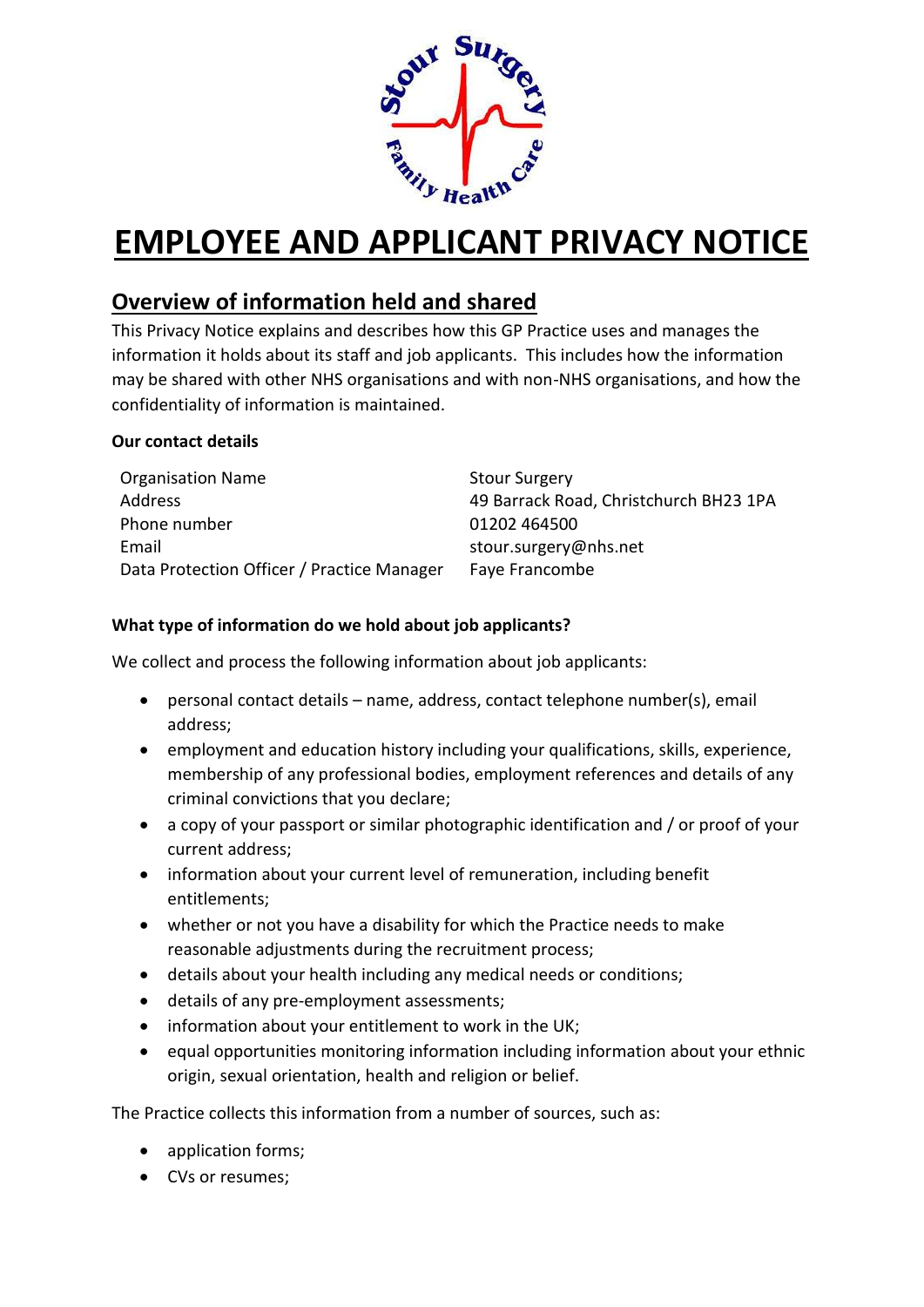- copies of your passport and other identity documents;
- interview notes;

We are required to obtain this information about you to comply with employment law in order to assess your capacity to work, to ensure that equality law is being met through the recruitment process and to comply with any safeguarding laws relating to the role you are applying for. You are under no statutory or contractual obligation to provide data to the Practice during the recruitment process. However, if you do not provide the requested information, the Practice may not be able to process your application.

#### **Sharing job applicant information**

Your information will be shared internally for the purposes of employment. This includes:

- interviewers involved in the recruitment process;
- GPs and Practice Manager.

If you are successful in your application, the Practice will also share your data with former employers and nominated individuals in order to obtain references for you carry out employment background checks with providers, and obtain necessary criminal records checks through the Disclosure and Barring Service (DBS).

#### **What type of information do we hold about our staff?**

We collect and process the following information about our staff:

- identity details name, date of birth, gender, nationality, NI number;
- images (whether captured on CCTV, by photograph or video);
- personal contact details address, contact telephone number(s), email address;
- a copy of your passport or similar photographic identification and / or proof of your current address;
- details about your marital status, 'next of kin' or emergency contact information;
- employment and education history including your qualifications, job application, employment references, right to work information and details of any criminal convictions that you declare;
- Disclosure Barring Service (DBS) criminal record check details where necessary for the job role;
- information about your job role and employment contract including start/leave dates, salary, any changes to your employment contract, working patterns and any requests for flexible working or changes to employment, and location of employment;
- performance at work documents such as probationary reviews, appraisals and any training or development you have undertaken;
- grievance and dignity at work records and investigations, disciplinary records and documentation, incident investigations and statements where you are involved;
- accident records, workplace assessments, access needs assessments and reasonable adjustment documentation;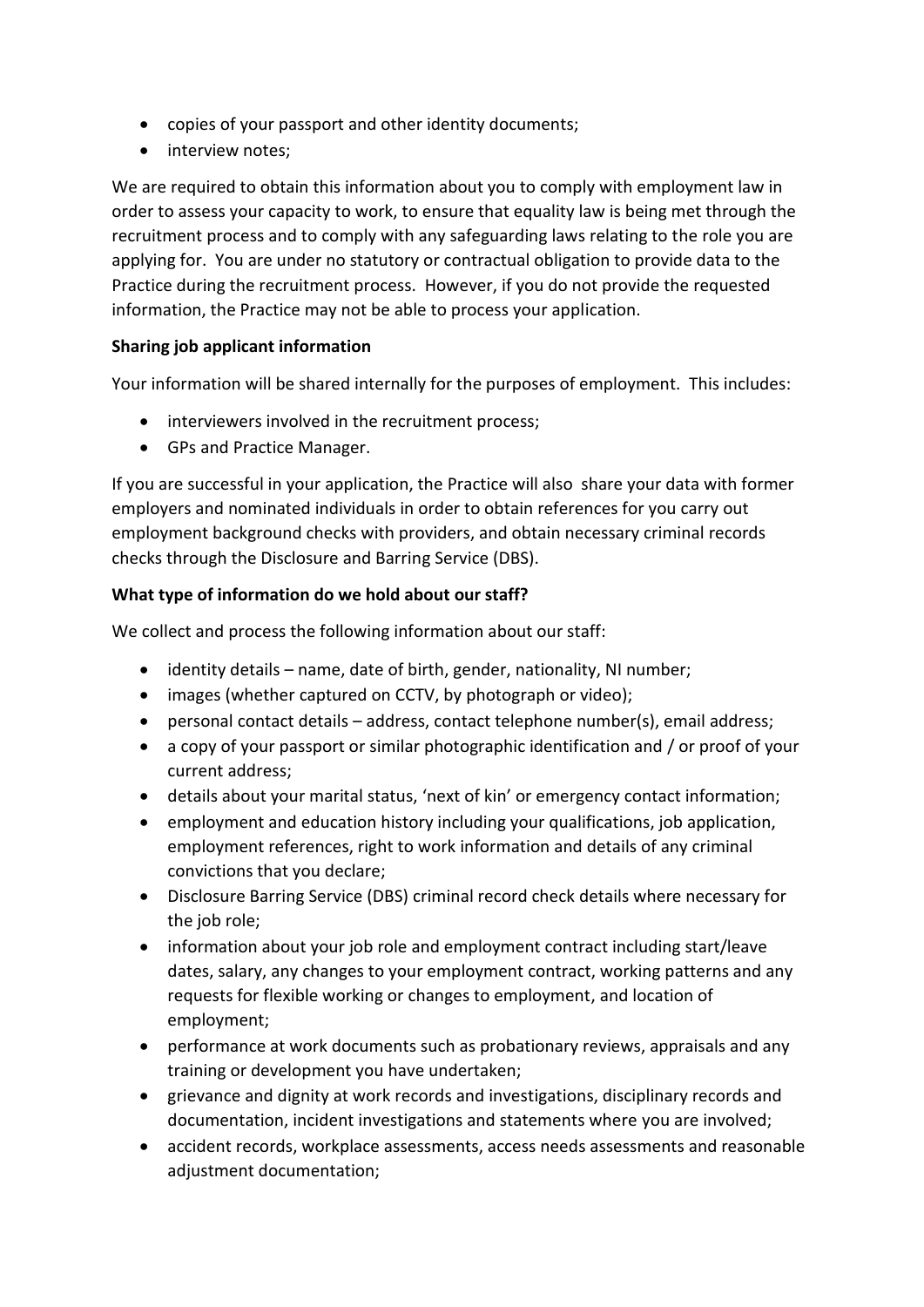- medical and health conditions, immunisation records if appropriate for your role, and details you have provided about protected characteristics;
- details of time spent working, including overtime, expenses and other claimed payments;
- details of leave including sick leave, holidays, special leave, sabbaticals and career breaks;
- pension details, bank account details payroll records and tax status information;
- details relating to maternity, paternity, shared parental / adoption leave and pay applications for the relevant leave, copies of MATB1 forms/matching certificates and other relevant documentation;
- details relating to your car insurance and registration for parking and mileage claims;
- details of trade union membership, and equal opportunities monitoring information including information about your ethnic origin, sexual orientation, health and religion or philosophical belief.

The Practice collects this information from a number of sources, such as:

- application forms;
- CVs or resumes;
- copies of your passport and other identity documents;
- interview notes and any assessment information;
- information provided by you or generated about you during the course of your employment.

You are required under your employment contract to provide some information to the Practice, such as absences from work, annual leave requirements, information about disciplinary or other matters. Failure to provide this information may mean that you are unable to exercise your statutory rights.

#### **Sharing staff information**

Your information will be shared internally for the purposes of employment. This includes:

- line managers and Human Resources;
- finance and payroll;
- Practice Manager or team members with responsibility for health and safety including first aid, accidents, incident investigations and complaints.

#### **Other organisations we share with**

The Practice shares and receives employee information from a range of organisations or individuals for a variety of lawful purposes, including:

- NHS Jobs and other employment agencies;
- Occupational Health;
- Payroll, HMRC;
- NHS Pensions;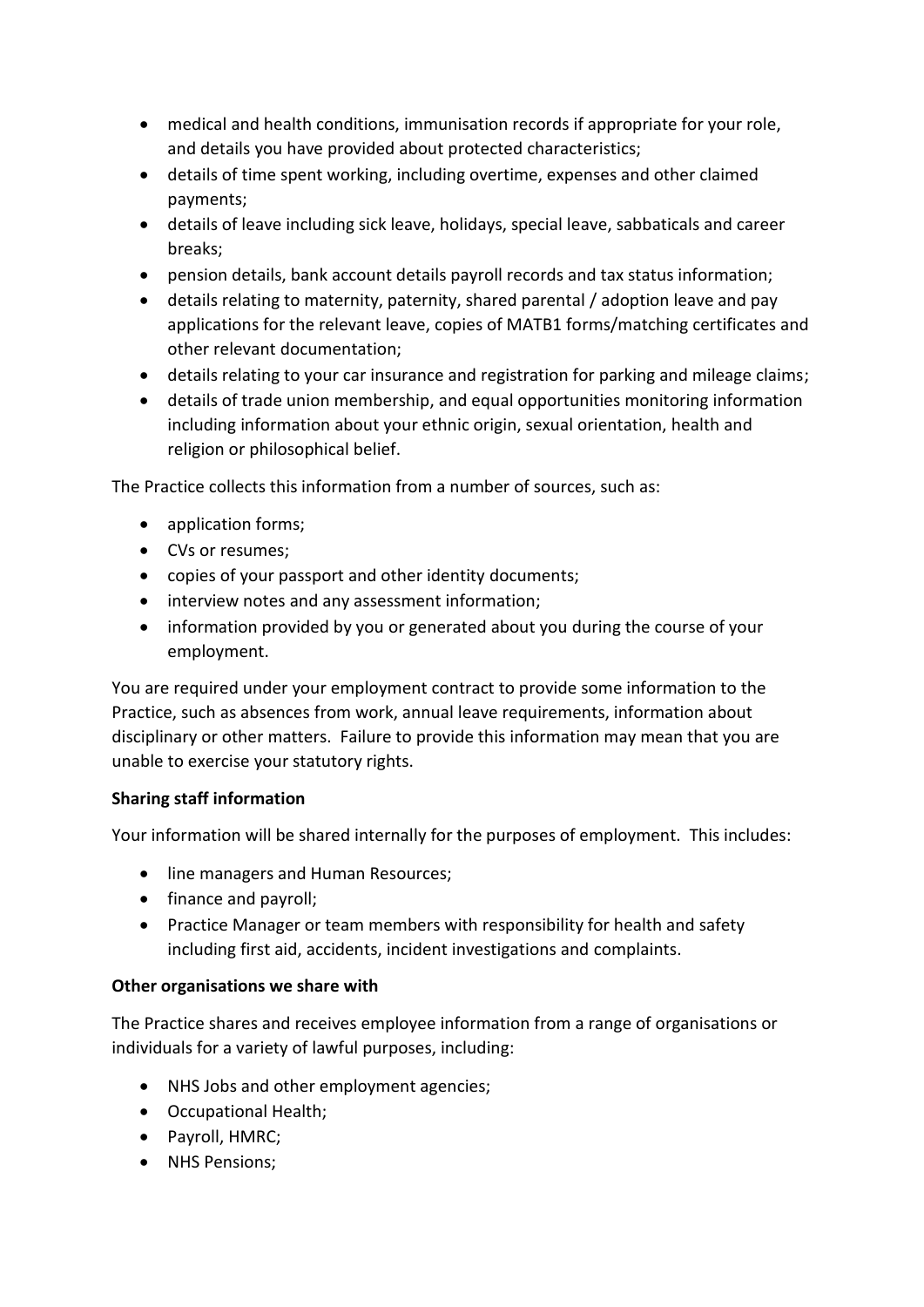- IT staff;
- your employer or place of work if you are a secondee or a contractor;
- any new employer under TUPE or where a reference is requested;
- disclosure to bodies with statutory investigative powers e.g. the Care Quality Commission, the GMC, the Audit Commission and Health Services Ombudsman;
- NHS England;
- emergency services in the case of an emergency.

Employee information is only shared with other organisations when there is a legal basis to do so, such as:

- where there is a contract in place for data processing;
- where there is a Court Order or statutory duty to share information;
- where there is a statutory power to share information;
- where the employee has given explicit consent to the sharing of information.

Employee information is only shared on a need to know basis when there is a direct reason to do so, and is limited to what is necessary for that purpose such as providing employment rights and payroll.

# **Purposes of processing, retention and your rights**

#### **Purposes of processing**

Our Practice processes employee and job applicant data in order to meet our statutory legal obligations, to provide employment and an employment contract, to check your entitlement to work in the UK and whether you have any criminal convictions, to pay you and manage benefit, pension and insurance entitlements in accordance with your employment contract. We keep records in order to have accurate and up to date information available to ensure that employee rights and renumeration are in place. Our Practice values the concept of data minimisation and uses anonymous or pseudonymised data where possible.

Your data will be stored in a range of different places, including your personnel file, and HR, email and IT systems. Information will also be stored on our payroll system – 'pay dashboard' and on our clinical system – SystmOne.

We do not process the information of unsuccessful job applicants but your information may be retained for future opportunities. Please see section on retention.

#### **Primary care networks**

Primary Care Networks (PCNs) are groups of GP Practices working closely together with their local partners for the benefit of patients and the local community. Our Practice is part of the Christchurch PCN, along with Highcliffe Medical Centre, Christchurch Medical Practice and the Farmhouse Surgery. Your information (name, clinics and working hours) may be seen by employees from anywhere in our PCN, at any of the Practices, in order for our PCN administrators to be able to view clinics and book appointments.

#### **Primary Care Web Tool**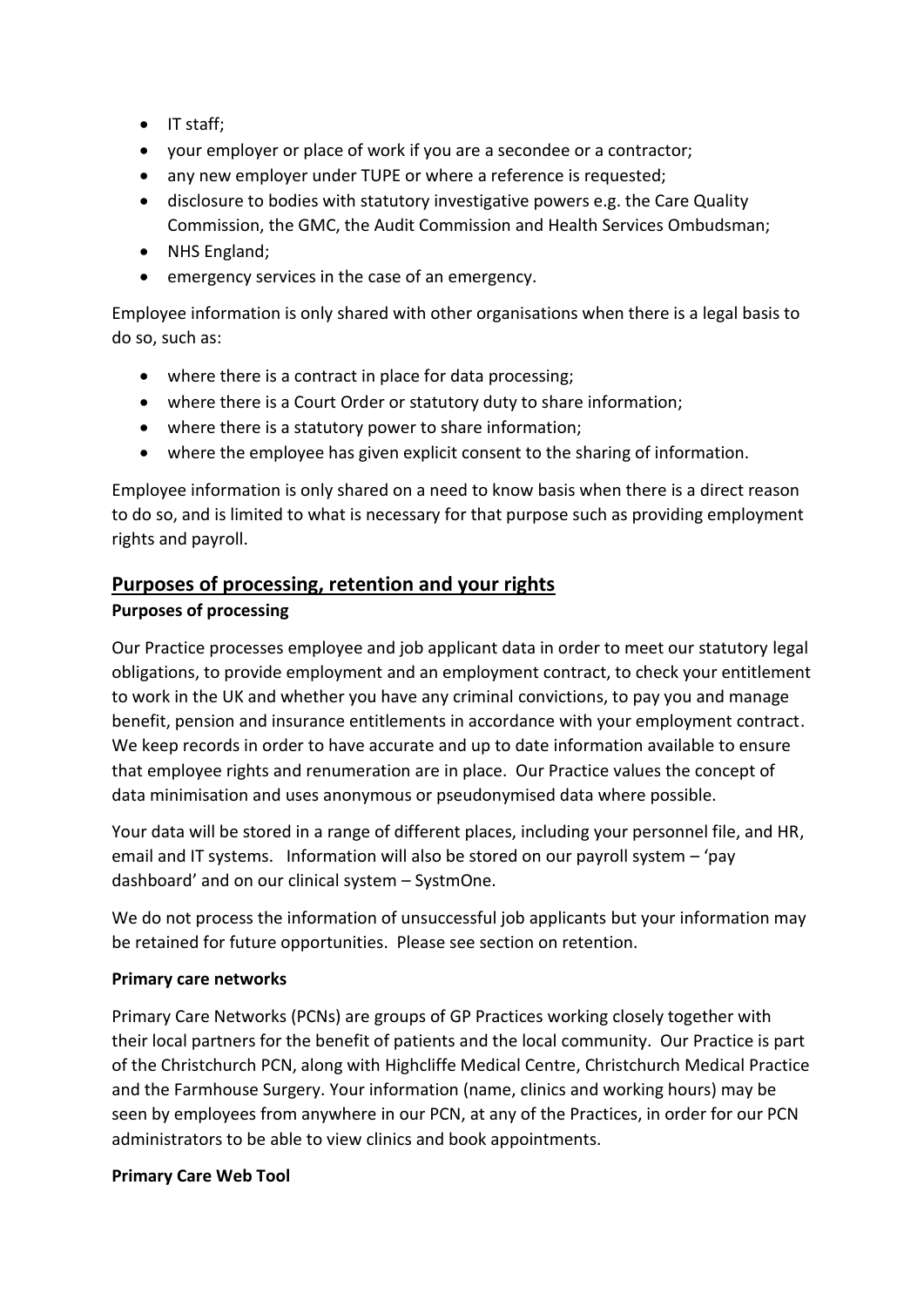Practices are required to make national quarterly returns to NHS England via the primary Care Web Tool system. This is a submission to support a national record of the primary care workforce.

#### **Dorset integrated care system (ICS)**

Dorset's integrated care system, known locally as 'Our Dorset' is a partnership of local organisations (health and local councils) working together to improve services to meet the needs of local people and deliver better outcomes. Our Dorset have a Dorset Intelligence and Insight (DiiS) Business Intelligence platform which uses pseudonymised data to reveal important insights into local and community healthcare, in order to inform the future of healthcare for communities. In order to effectively manage new services, pseudonymised employee information is also shared into the DiiS in order to assess the workforce requirements.

#### **Other ways in which staff or applicant information may be used:**

#### **Incident management**

If you are involved in an incident, for example you slip and fall whilst in the Practice, your information may be included in the incident report and used as part of the investigation process.

#### **Recorded telephone calls**

We record all incoming and outgoing telephone calls to and from the Practice to assist with training, for patient telephone consultations, for medic-legal purposes and for quality assurance and responding to complaints. Recordings of telephone calls will only be accessed where necessary by the Practice management team. We store recordings in accordance with the Records Management Code of Practice for Health and Social Care 2016, after which they are deleted.

#### **Complaints and queries**

If a complaint or query is raised with the Practice which requires your involvement, we may obtain statements from you and/or conduct interviews with you and hold that information within a secure database in order to ensure that the complaint or query can be answered appropriately. Details of complaints or queries will not be stored within your employment records.

#### **Secondary uses**

We may also process data for the following secondary uses:

• **Risk stratification and population health management:** we use the services of analytics staff in Dorset Healthcare as part of the Intelligent Working Programme (IWP) to pseudonymise and extract data and transfer it to analytics staff at Optum for linking with Secondary Uses data with the aim of improving short term and medium term health outcomes for local populations through the application of Population Health Management. Pseudonymised patient data and staffing and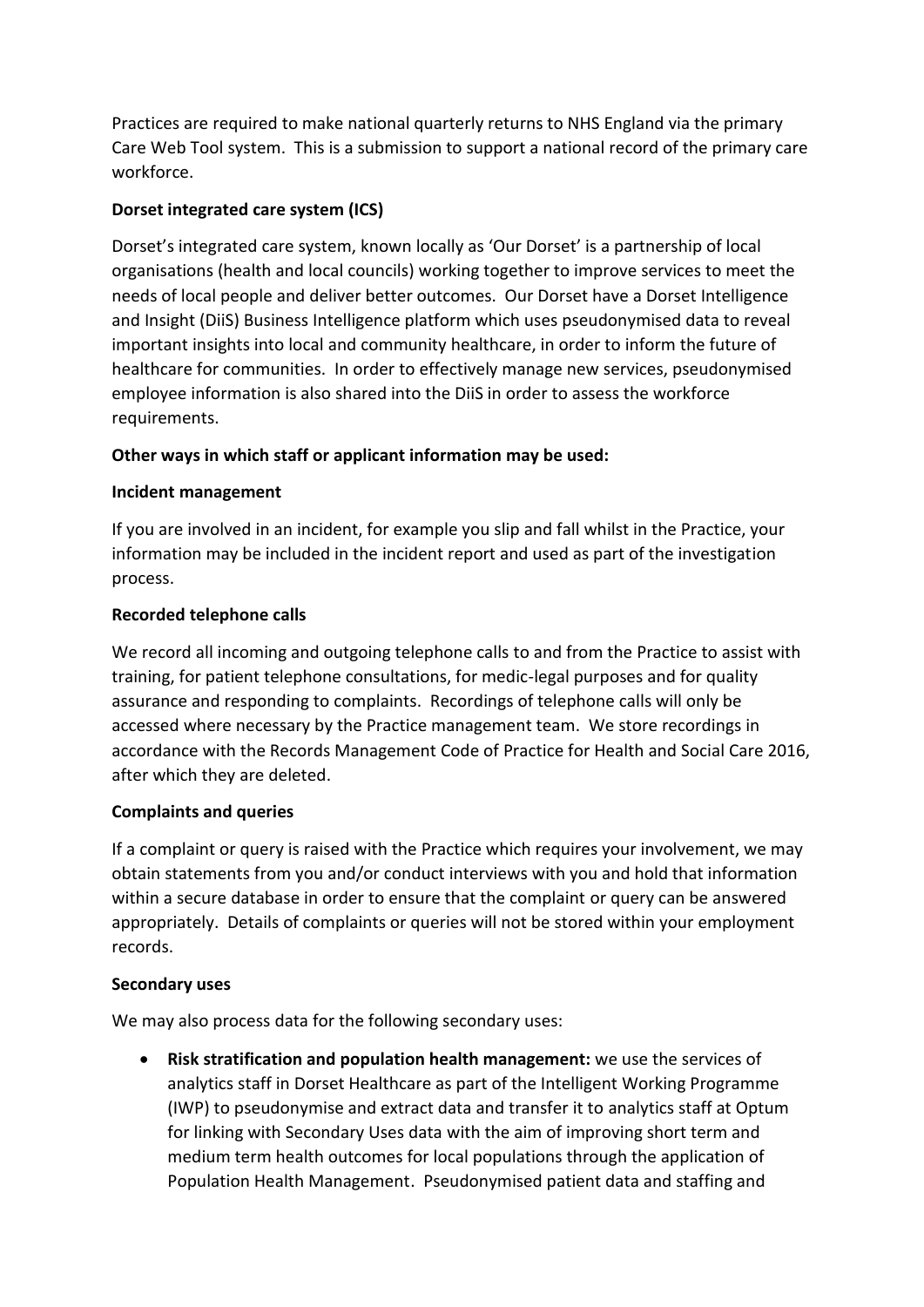vacancy levels are used to allow Dorset the opportunity to plan and sufficiently staff future services.

- **National archiving:** records made by an NHS organisation are Public Records in accordance with Schedule 1 of the Public Records Act 1958. The Public Records Act 1958 requires organisations to select core records for permanent preservation at the relevant Place of Deposit (PoD) appointed by the Secretary of State for Culture, Media and Sport. PoDs are usually public archive services provided by the relevant local authority. Records no longer required for current service provision may be temporarily retained pending transfer to a PoD and records containing sensitive personal data should not normally be transferred early.
- **Improving Services:** pseudonymised workforce information is sometimes used to help assess the workforce requirements when identifying areas for improvement in the services provided to our communities.

These secondary uses of data help the NHS to meet our statutory obligations under the Public Records Act 1958, and to plan and manage health services for the population of Dorset.

#### **Data controller and processors**

The Practice is the data controller of the data we gather, hold and create about you. We engage with data processors who may process your data. All data processors are held to strict contractual obligations which specify the limitations, any access arrangements, storage and retention of data on our behalf as well as strict confidentiality and information handling clauses. All data processors are also held to high information security standards and are asked to provide evidence of how they meet data protection legislation. These processors may be software suppliers or specialist and support services.

# **Transfers to third countries or international organisations**

The Practice does not routinely transfer data outside of the European Economic Area and will assess any adhoc transfers against adequacy (GDPR Article 45) and appropriateness of safeguards and data protection (GDPR Article 46) of the country of transfer.

#### **Retention periods**

The Practice works to the Records Management Code of Practice for Health and Social Care 2016 Retention Schedule: [https://digital.nhs.uk/data-and-information/looking-after](https://digital.nhs.uk/data-and-information/looking-after-information/data-security-and-information-governance/codes-of-practice-for-handling-information-in-health-and-care/records-management-code-of-practice-for-health-and-social-care-2016)[information/data-security-and-information-governance/codes-of-practice-for-handling](https://digital.nhs.uk/data-and-information/looking-after-information/data-security-and-information-governance/codes-of-practice-for-handling-information-in-health-and-care/records-management-code-of-practice-for-health-and-social-care-2016)[information-in-health-and-care/records-management-code-of-practice-for-health-and](https://digital.nhs.uk/data-and-information/looking-after-information/data-security-and-information-governance/codes-of-practice-for-handling-information-in-health-and-care/records-management-code-of-practice-for-health-and-social-care-2016)[social-care-2016.](https://digital.nhs.uk/data-and-information/looking-after-information/data-security-and-information-governance/codes-of-practice-for-handling-information-in-health-and-care/records-management-code-of-practice-for-health-and-social-care-2016)

#### **Employee retention:**

As a standard we will retain your full employment record for 6 years, after which it will be condensed to a summary and retained until your 75<sup>th</sup> birthday, or 6 years after if you are over 75 years of age.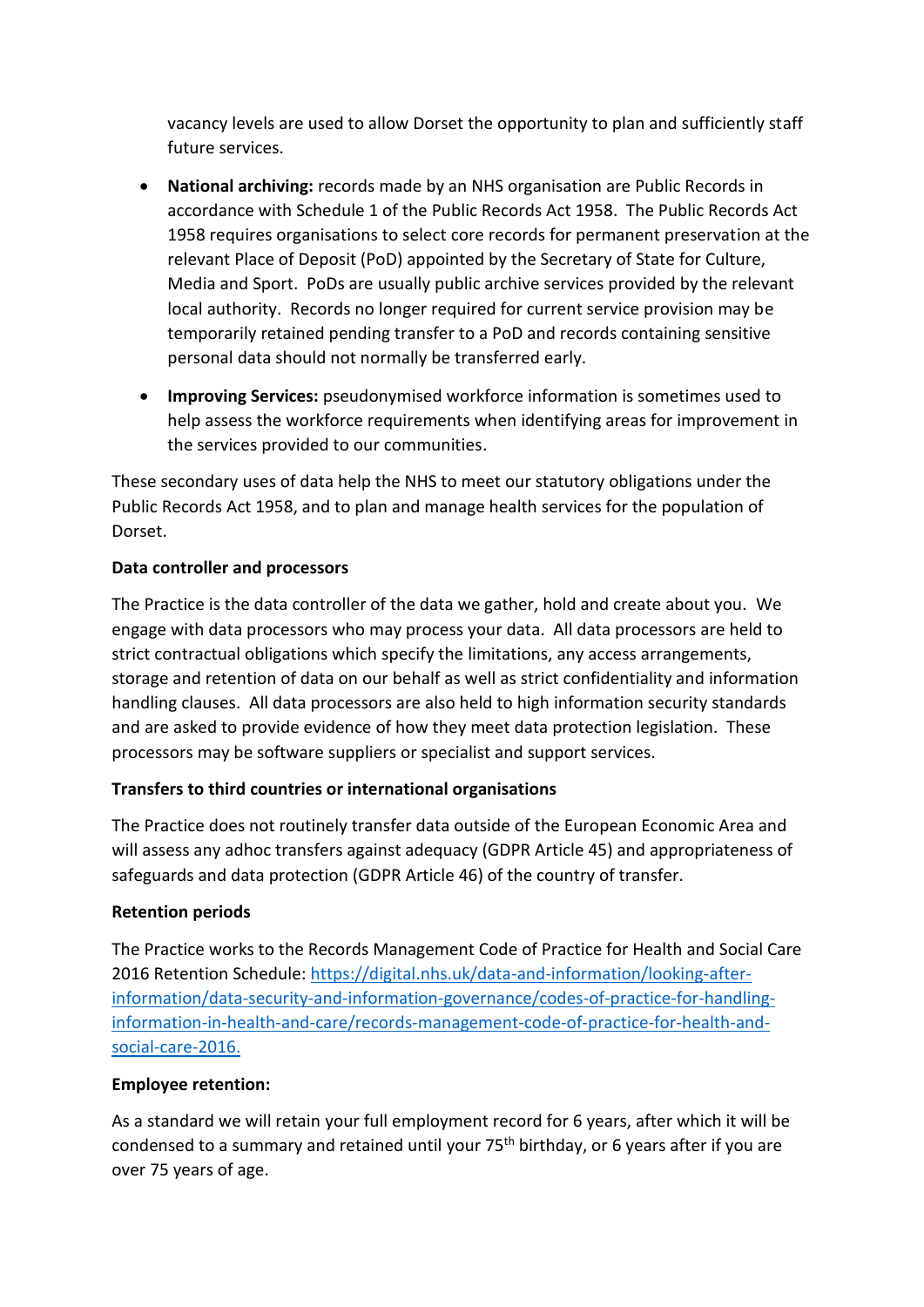### **Applicant retention:**

Job applications and adverts are retained on NHS Jobs for up to 460 days after the closing date, depending on the relevant closing date for the advert, and then deleted. An audit log will be retained for 24 months to allow processes to be independently checked. If you have applied for a position via an alternative employment agency, they will be able to provide you with their own privacy notice. We will retain all candidate applications for 6 months, in the event of another position arising that we wish to offer you. After such a time we will securely dispose of your information.

# **Data subject rights**

The law gives you certain rights in relation to the personal information that we hold about you:

# **1. Right of access to your information**

You have the right to request a copy of the personal information that we hold about you by contacting the Practice Manager. We will provide this information, within one month, free of charge. We can restrict disclosure of your information if we feel that granting access would disclose information likely to cause serious harm to your physical/mental health, or that of another individual, and you do not already know the information. Or where access would disclose information about/provided by a third party who could be identified from the information and who has not consented for it to be released.

# **2. Right to restrict or object to the use of your information**

We cannot share your information with anyone else for a purpose that is not directly related to your employment or a statutory requirement without your consent. If you wish to restrict or object to the use of your information, you should contact our Practice Manager.

# **3. Right to have incorrect information corrected**

If you feel that the information we hold about you is incorrect, you have the right to ask for it to be corrected. This applies to matters of fact, not opinion. Incorrect contact information will be corrected immediately.

# **4. Right to data portability**

This right only applies where the original processing is automated and is based on your consent or fulfilment of a contract that you are party to. In the spirit of the Regulation, you can request that your personal information is transferred in an electronic or other form to another organisation.

# **5. Right to appropriate decision making**

The right to appropriate decision making applies to automated processing, including profiling, which produces legal outcomes, or that significantly affects you. The Practice has not identified any automated processing which is solely automated and without human involvement in the outcome of the decision.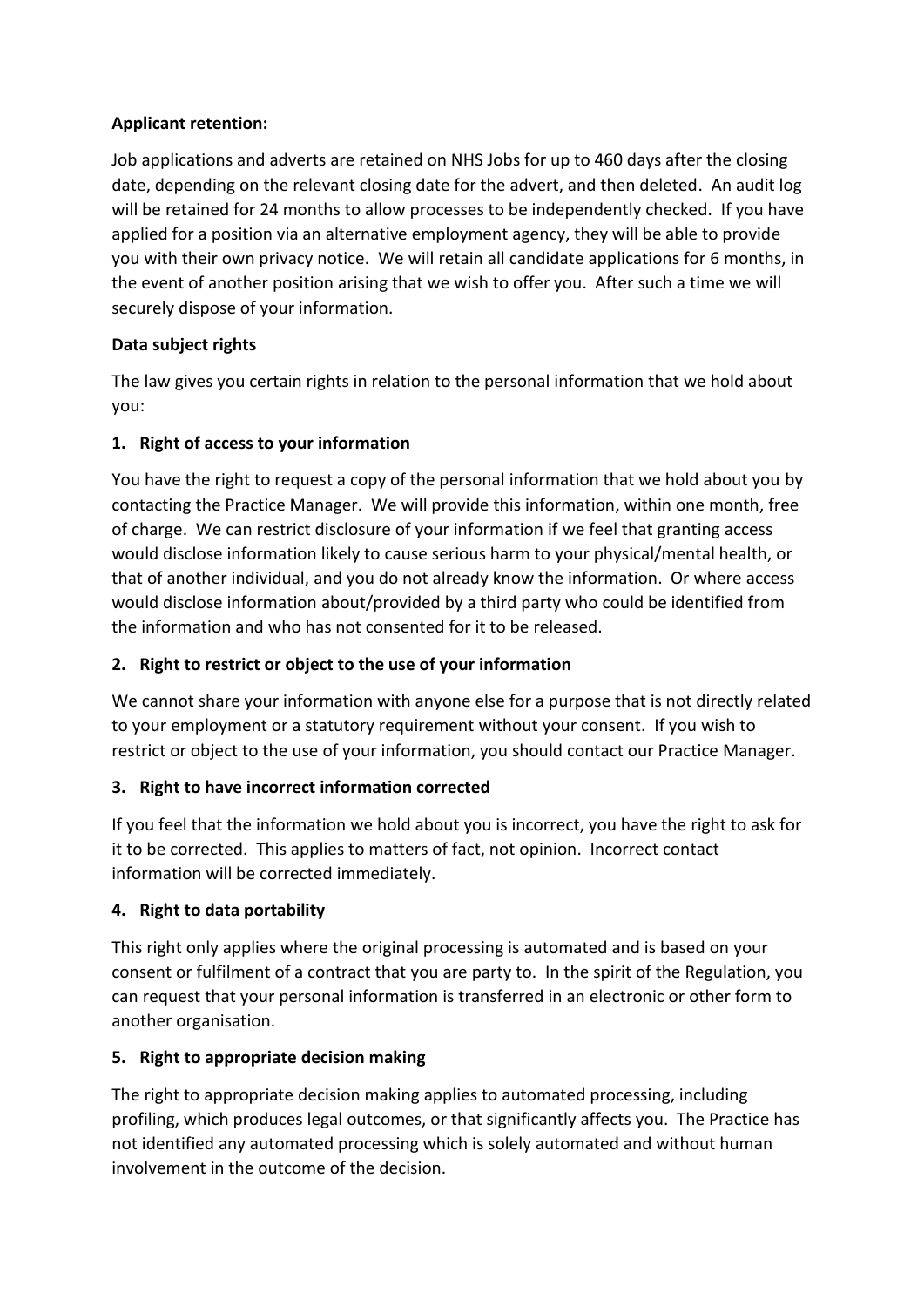#### **6. Right to erasure**

This is sometimes known as /the right to be forgotten', but it is not an absolute right. You cannot ask for this right in relation to records which the Practice is legally bound to retain. The Practice has an obligation not to retain information for longer than is necessary and to dispose of information securely.

### **7. Right to lodge a complaint**

If you are dissatisfied with the handling of your personal information, you have the right to make a complaint. In the first instance, formal complaints should be addressed to the Practice Manager.

You also have the right to make a complaint to the Information Commissioner's Office (the independent regulator of data protection) by using their online submission form <https://ico.org.uk/global/contact-us/> or by writing to:

Information Commissioner's Office Wycliffe House Water Lane Wilmslow Cheshire SK9 5AF

# **The law explained**

#### **Data Protection Principles**

There are six core principles to data protection legislation:

- 1. Personal data must be processed lawfully, fairly and transparently (lawfulness, fairness and transparency).
- 2. Personal data must be collected for specific, explicit and legitimate purposes and not processed in a manner that is incompatible with those purposes (purpose limitation).
- 3. Personal data must be adequate, relevant and limited to what is necessary in relation to the purposes for which they are processed (data minimisation).
- 4. Personal data must be accurate and up to date (accuracy).
- 5. Personal data must be kept in a form which permits identification of data subjects for no longer than is necessary for the purposes for which the personal data are processed (storage limitation).
- 6. Personal data is processed in a manner that ensures appropriate Security, including protection against unauthorised or unlawful processing and against accidental loss, destruction or damage, using appropriate technical or organisational measures (integrity and confidentiality).

#### **Lawful basis**

The Practice relies on the following lawful bases for processing your personal data under the GDPR and for processing information about staff criminal convictions and offences: